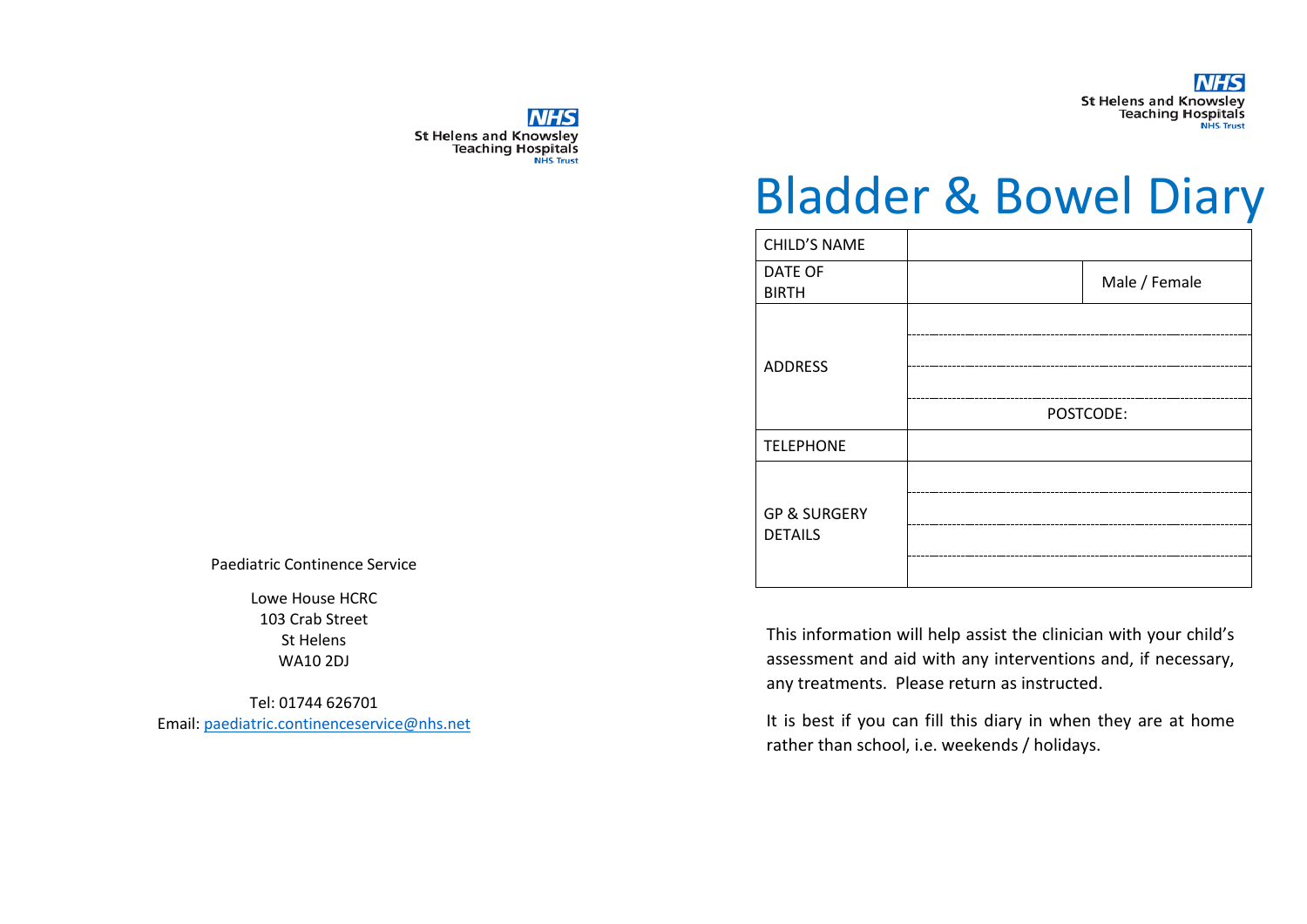**Drinking. It is helpful if you record how much your child has actually drunk.**

It is best if you record the amount in millilitres (mls).

Please measure the liquid in your child's favourite cup/beaker and use this as a basis for your measurements.



#### **POO**- **Record all poos for 1-2 weeks**

| Date         | Time  | Where         | Size  |                |                                   |
|--------------|-------|---------------|-------|----------------|-----------------------------------|
| e.g. 10.2.16 | 17:30 | <b>Toilet</b> | Large | $rac{Type}{2}$ | Notes<br><b>Painful, strained</b> |
|              |       |               |       |                |                                   |
|              |       |               |       |                |                                   |
|              |       |               |       |                |                                   |
|              |       |               |       |                |                                   |
|              |       |               |       |                |                                   |
|              |       |               |       |                |                                   |
|              |       |               |       |                |                                   |
|              |       |               |       |                |                                   |
|              |       |               |       |                |                                   |
|              |       |               |       |                |                                   |
|              |       |               |       |                |                                   |
|              |       |               |       |                |                                   |
|              |       |               |       |                |                                   |
|              |       |               |       |                |                                   |
|              |       |               |       |                |                                   |
|              |       |               |       |                |                                   |
|              |       |               |       |                |                                   |
|              |       |               |       |                |                                   |
|              |       |               |       |                |                                   |
|              |       |               |       |                |                                   |
|              |       |               |       |                |                                   |
|              |       |               |       |                |                                   |
|              |       |               |       |                |                                   |
|              |       |               |       |                |                                   |
|              |       |               |       |                |                                   |
|              |       |               |       |                |                                   |
|              |       |               |       |                |                                   |
|              |       |               |       |                |                                   |
|              |       |               |       |                |                                   |
|              |       |               |       |                |                                   |
|              |       |               |       |                |                                   |
|              |       |               |       |                |                                   |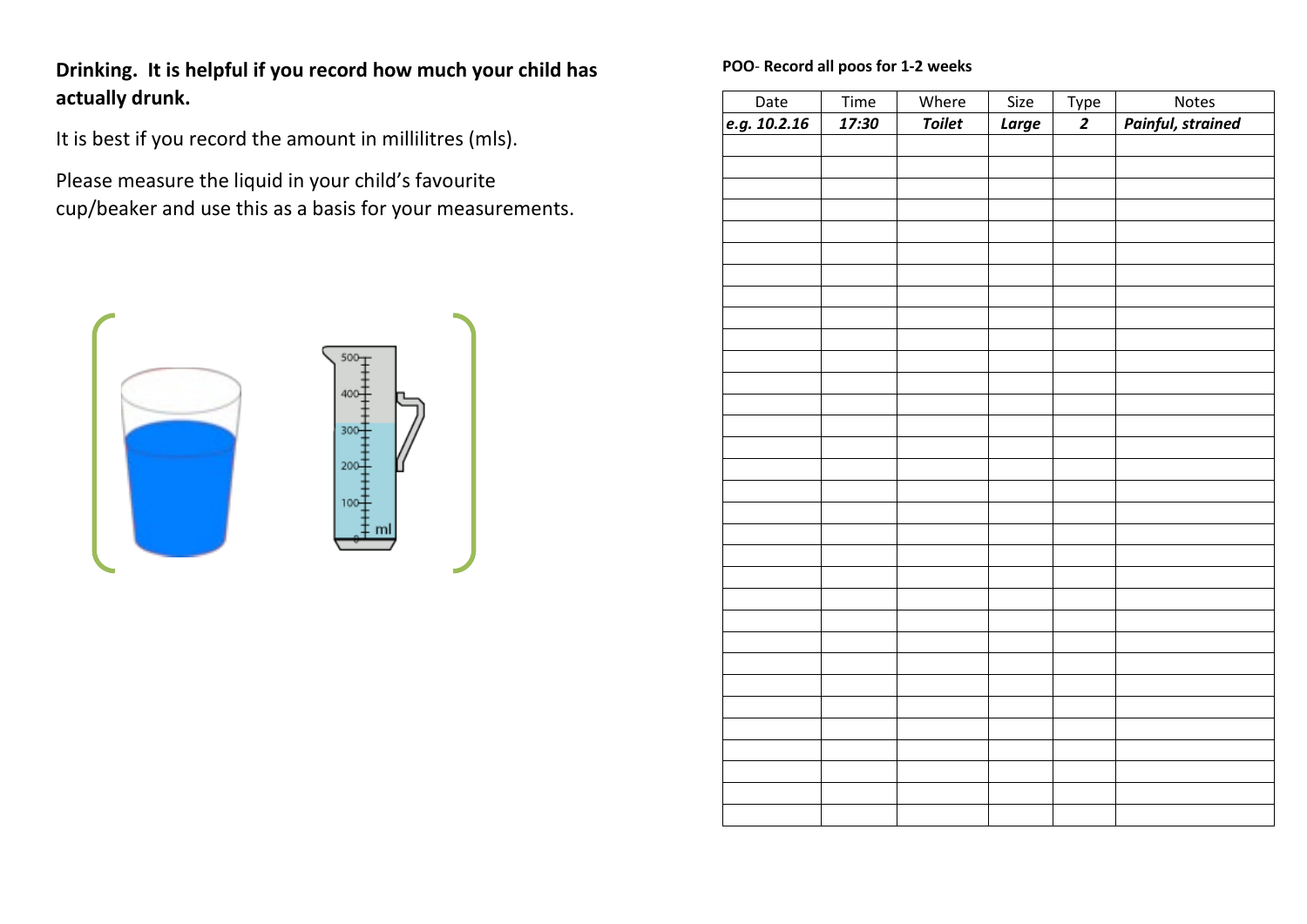### **Please fill this section in, even if your child is coming to the Service with just a wetting issue. This information is still helpful to us.**

Bristol Stool Chart - please make a note of which most closely resembles your child's poo, and record it in the last column.

If your child strained or appeared not to be aware of feeling, hid themselves away or tried to retain the poo, please make a note in last column of poo section.

## **Bristol Stool Chart**



#### **DRINKS**- **measure all drinks for 3 days**

| Time          | Amount            | What was the | Time     | Amount            | What was the |  |
|---------------|-------------------|--------------|----------|-------------------|--------------|--|
| finished      | (m <sub>l</sub> ) | drink?       | finished | (m <sub>l</sub> ) | drink?       |  |
| DAY 1 / DATE: |                   |              |          |                   |              |  |
| e.g. 9am      | <b>220ml</b>      | water        |          |                   |              |  |
|               |                   |              |          |                   |              |  |
|               |                   |              |          |                   |              |  |
|               |                   |              |          |                   |              |  |
|               |                   |              |          |                   |              |  |
|               |                   |              |          |                   |              |  |
|               |                   |              |          |                   |              |  |
|               |                   |              |          |                   |              |  |
|               |                   |              |          |                   |              |  |
|               |                   |              |          |                   |              |  |
| DAY 2 / DATE: |                   |              |          |                   |              |  |
|               |                   |              |          |                   |              |  |
|               |                   |              |          |                   |              |  |
|               |                   |              |          |                   |              |  |
|               |                   |              |          |                   |              |  |
|               |                   |              |          |                   |              |  |
|               |                   |              |          |                   |              |  |
|               |                   |              |          |                   |              |  |
|               |                   |              |          |                   |              |  |
|               |                   |              |          |                   |              |  |
|               |                   |              |          |                   |              |  |
| DAY 3 / DATE: |                   |              |          |                   |              |  |
|               |                   |              |          |                   |              |  |
|               |                   |              |          |                   |              |  |
|               |                   |              |          |                   |              |  |
|               |                   |              |          |                   |              |  |
|               |                   |              |          |                   |              |  |
|               |                   |              |          |                   |              |  |
|               |                   |              |          |                   |              |  |
|               |                   |              |          |                   |              |  |